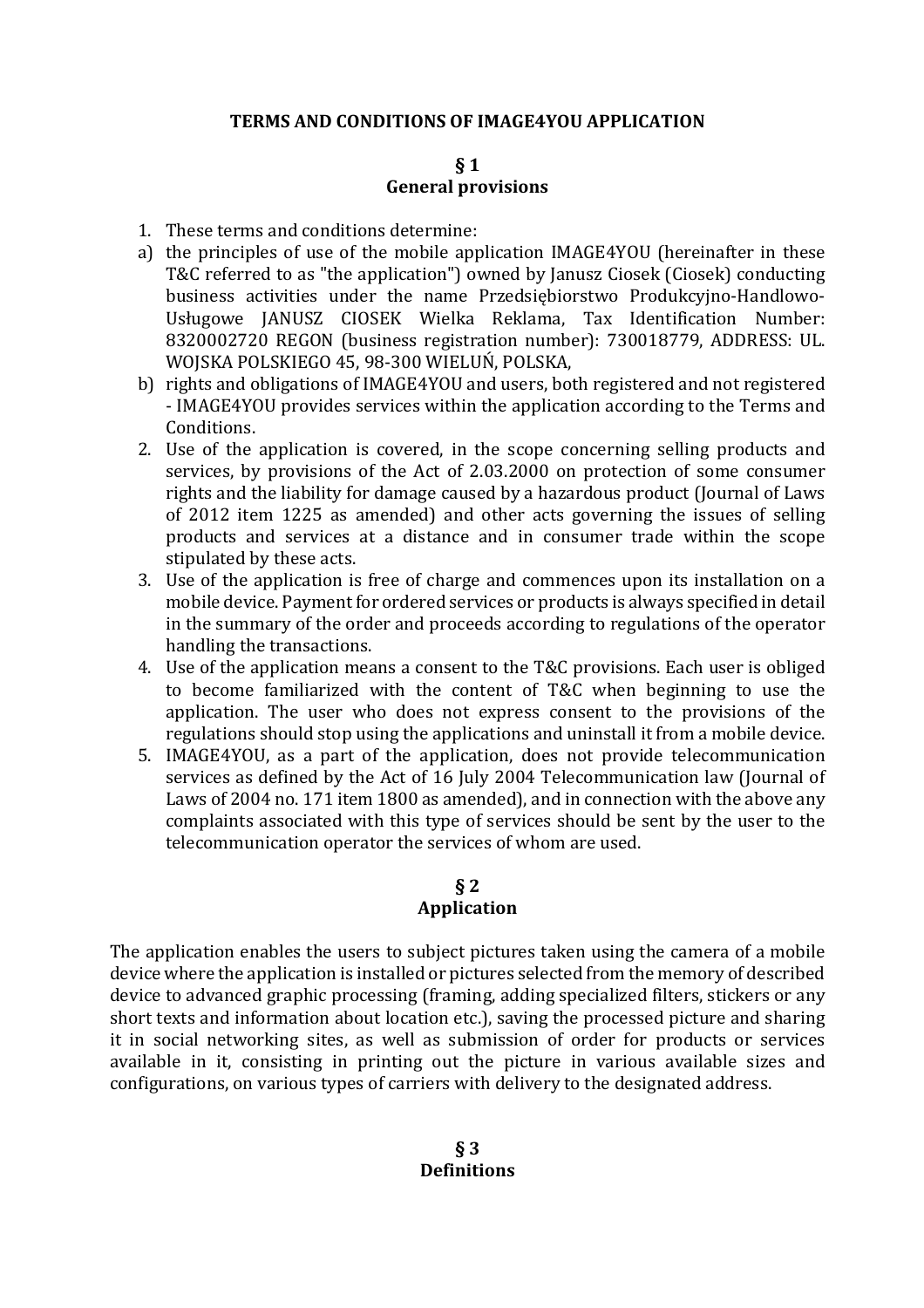- 1. IMAGE4YOU Przedsiębiorstwo Produkcyjno-Handlowo-Usługowe JANUSZ CIOSEK Wielka Reklama, Tax Identification Number: 8320002720 REGON (business registration number): 730018779, ADDRESS: UL. WOJSKA POLSKIEGO 45, 98-300 WIELUŃ, POLSKA;
- 2. The User anyone, i.e. natural person having full capacity to conclude legal acts, a minor and/or person not having full capacity to conclude legal acts (subject to obtaining the consent of the statutory representative), legal person (provided that one natural person is indicated as the user), who will download and install the application on his/her device regardless of registration;
- 3. Order means conclusion of the contract between IMAGE4YOU and the user, the contract is concluded at the moment of confirmation of the fact of accepting the order to the user;
- 4. Delivery means the actual activity consisting in delivery to the user or a person indicated thereby, by IMAGE4YOU, via the Provider, of the product or the object of the service specified in the order;
- 5. The Provider means an entity, with which IMAGE4YOU cooperates with regard to Deliveries of offered products or services;
- 6. Registration means the actual activity performed in a manner specified in the Terms and Conditions, required for submission of orders in the application by the User;
- 7. Service means printing out a picture or pictures in various available sizes and configurations, on various types of carriers;
- 8. Product means a mobility offered by IMAGE4YOU via the application;

# **§4 Technical requirements**

Use of the application requires the user to have a mobile device connected to the Internet, compatible with operating system iOS in version 8.0 or newer or Android in version 4.0 or newer and to download the application from the chosen store with mobile applications, as well as to install the application on his/her mobile device.

#### **§5**

# **Reservation concerning use of the application**

- 1. Use of the application may be dependent on installation of relevant software required by the operating system provider, under which the mobile device of the User operates, or its updates.
- 2. For the correct operation of the application it may also be necessary to install updates or patches for the application provided by IMAGE4YOU.
- 3. Costs of connection of a mobile device with the Internet result from the contract between the user and the proper telecommunication operator.
- 4. The User acknowledges that in some places due to low quality of Internet connection or its lack, the application may not work correctly or may be inaccessible.

#### **§6 Intellectual property and licenses**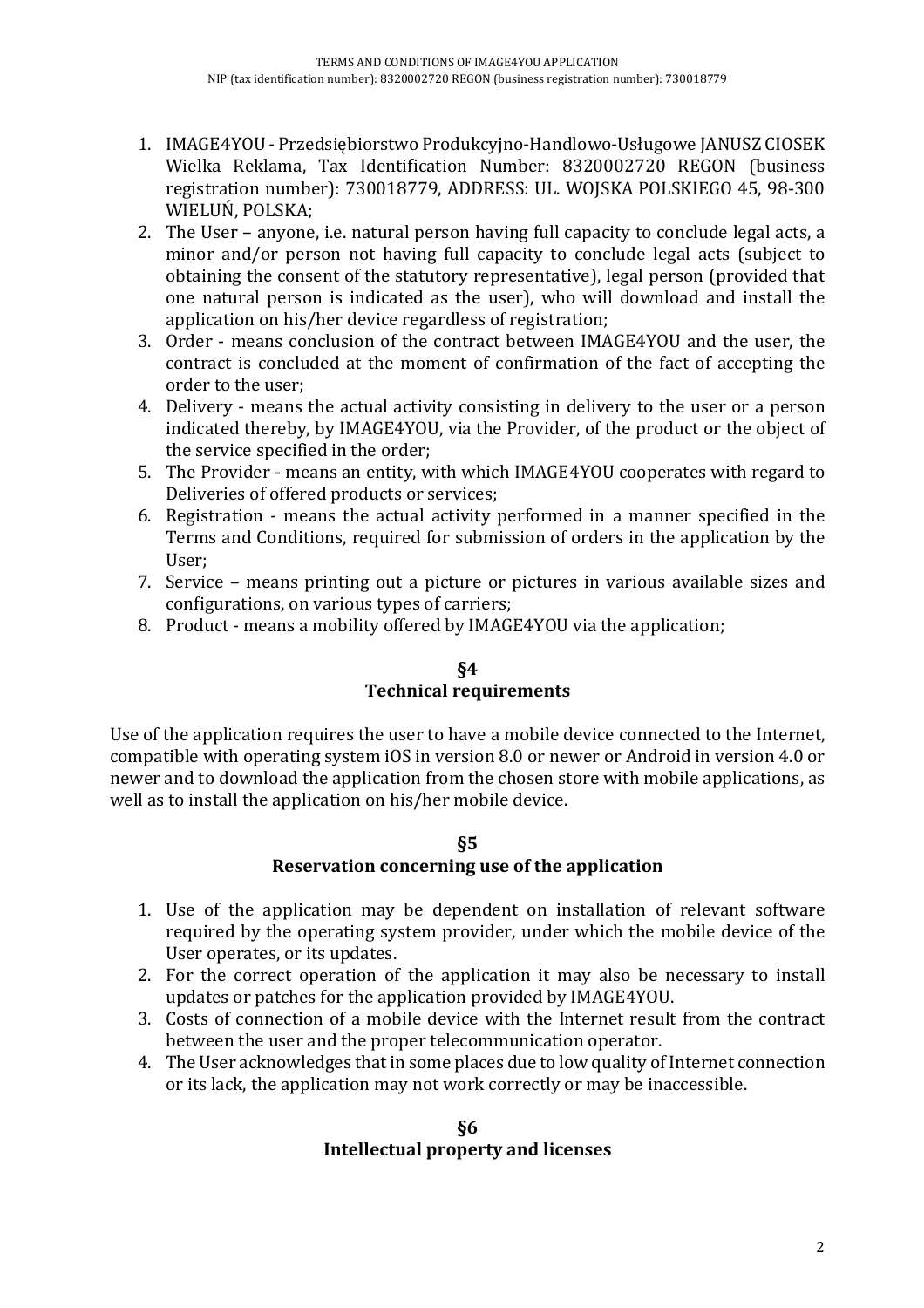- 1. IMAGE4YOU has any intellectual property rights to the application; in particular, IMAGE4YOU has the rights to the name, domain, graphic layout and any other creative elements of the application.
- 2. Upon installation of the application on a mobile device of the user, IMAGE4YOU grants to the user a non-exclusive and temporally unlimited license for using the application and its resources for viewing its contents and submission of orders. IMAGE4YOU reserves the right to terminate the license without notice, in the case of breach by the user of the provisions of the present Terms and Conditions.

#### **§7 Use of the application**

- 1. Use of the application is voluntary.
- 2. The application is intended for natural persons having full capacity to conclude legal acts. The User may also be a minor and/or person not having full capacity to conclude legal acts, subject to obtaining the consent of the statutory representative. A legal person may have its own profile provided that one natural person is indicated as the user.
- 3. Submission of orders through the application is possible only for users logged in after registering. IMAGE4YOU encourages the users to register in the application. Some services or elements of the application may be available only for registered users.
- 4. In order to register, the user should state his/her active e-mail address, first name, surname, contact phone number, address details and a unique password, and well as undergo the verification procedure as indicated by IMAGE4YOU.
- 5. In the case of a positive registration. IMAGE4YOU will create the user profile, in which it will store user's configuration settings and data specified by him/her during registration. These data will be invisible for other users.

# **§8**

# **The scope of actions of IMAGE4YOU, as a part of the application**

- 1. IMAGE4YOU may post, in the application, advertisements and other elements of promotion of goods and services, also those of third parties.
- 2. IMAGE4YOU makes any efforts for the application to work correctly, but does not guarantee their constant availability. IMAGE4YOU may temporarily suspend operation of the application when it is necessary in order to remove a failure or improve its operation.
- 3. IMAGE4YOU reserves the right to remove a profile inactive for the period of six months.
- 4. IMAGE4YOU reserves the right to interfere with the user profile in order to remove an inconsistency in the functioning of the application, as well as disturbances or problems in the functioning of the profile.
- 5. Any attempts of breaking in the application, breaking the codes and using them contrary to the Terms and Conditions, can entail, without prior notification, irreversible blocking of access to the application and appropriate legal steps.
- 6. IMAGE4YOU reserves the right to terminate the provision of services of the site or the application.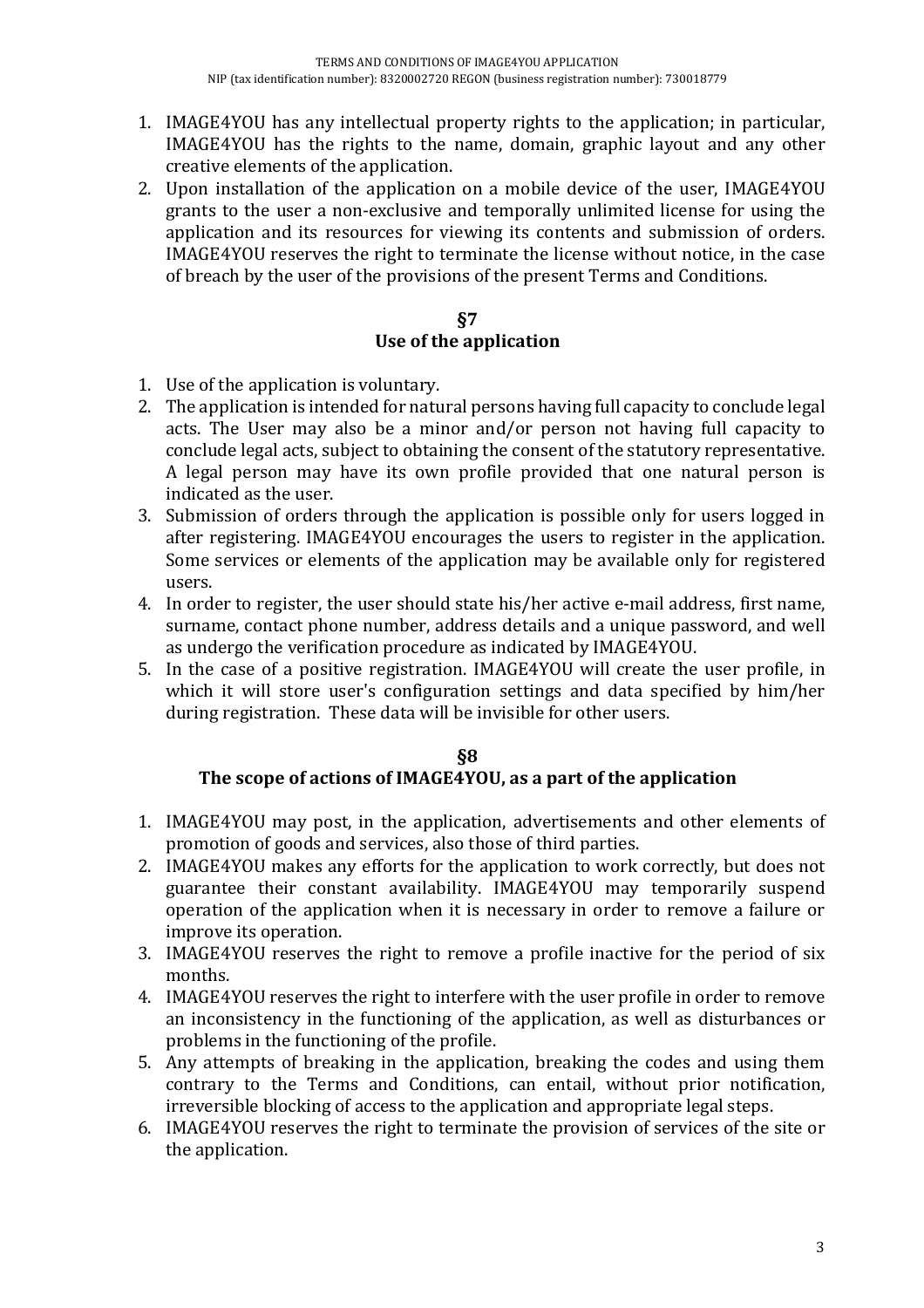#### **§9 Orders and payment**

- 1. For the user to order services or products in the application, it is necessary to perform the following steps:
- a) Selection of products or services from the offer of IMAGE4YOU and indication of their number or detailed parameters from the list, when a product or service may be personalized upon request of the user. Products or services selected by the user are, on a current basis, displayed in the basket of orders, to which the user may at any time add a new product of from which it may remove the previously selected product;
- b) If the user confirms compliance of the list of products or services with the previous choice, he/she will be asked to select the provider;
- c) Selection of one of the below payment methods.
- d) Upon fulfilment of all steps indicated above by the user, the order will be accepted for implementation.
- 2. IMAGE4YOU uses only verified providers whose list is shown in selection boxes when placing the order.
- 3. IMAGE4YOU reserves that deliveries of products are made only to the addresses indicated in the order form.
- 4. IMAGE4YOU reserves the possibility of telephone or e-mail confirmation of the placed order to the phone number or e-mail address indicated by the user during submission of an order.
- 5. Prices shown in the application, placed at a given product or service are gross prices and do not contain the information on costs of delivery and any other costs that the User shall be obliged to bear in connection with the submitted order, about which he/she shall be informed during submission of this order and when selecting the method of delivery.
- 6. The Customer may choose the form of payment for the ordered products or services from among proposals visible in selection boxes at a proper stage of order submission.
- 7. Any liability with regard to payments made is borne by operators handling the transactions within the scope stipulated by the commonly binding law and own terms and conditions.

## **§10 Protection of personal details**

- 1. The Administrator of personal data of the Users is IMAGE4YOU, which processes personal data of the Users in accordance with the Act of 29 August 1997 on Personal Data Protection (uniform text, Journal of Laws of 2002 No. 101, item 926 as amended).
- 2. Personal data included in the registration form and the order form are processed by the administrator in order to receive orders and implement contracts with the user, pursuant to the regulations of the Act on personal data protection mentioned in passage 1, as well as the provisions of Privacy Policy and the Personal Data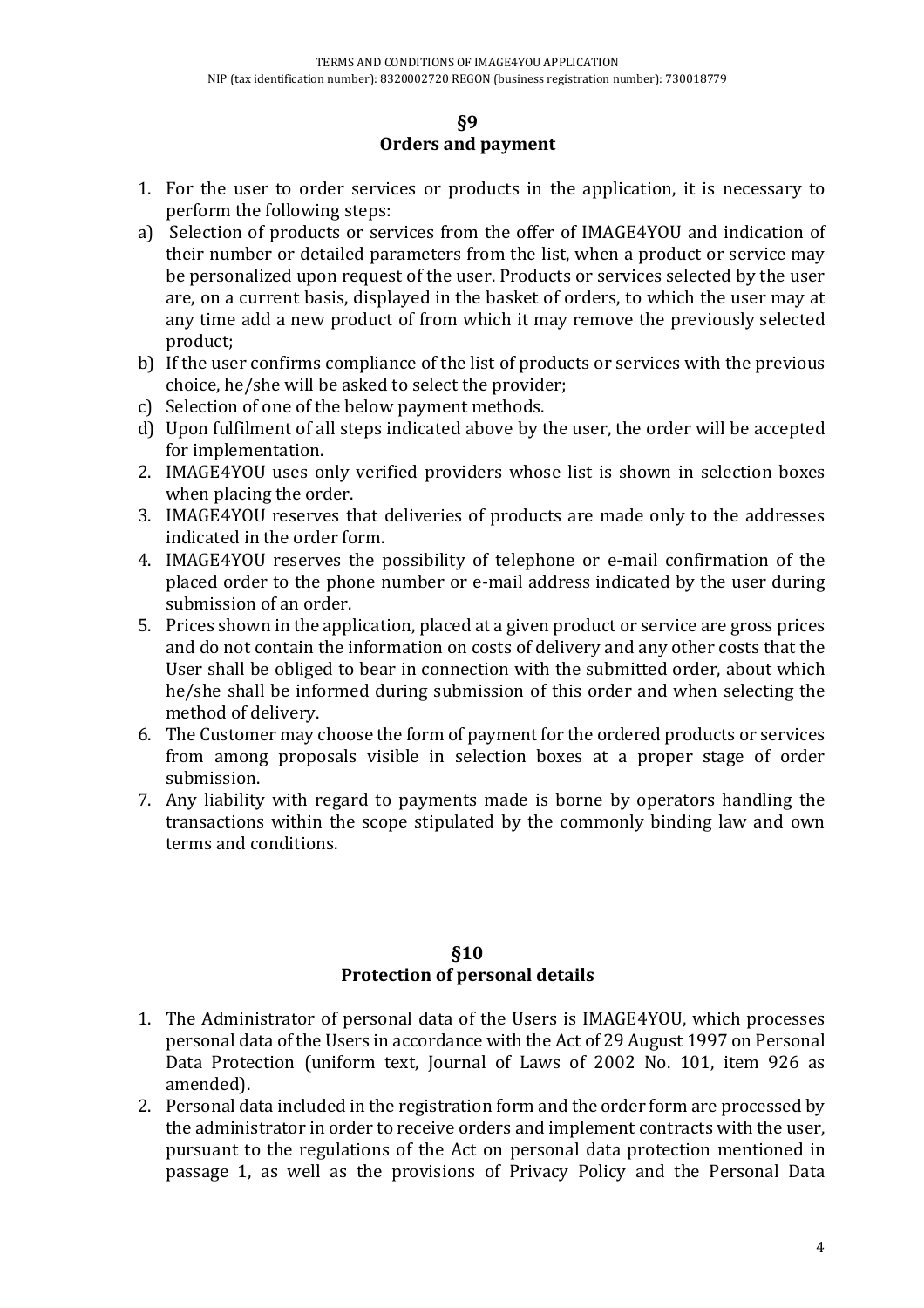Protection Policy valid at IMAGE4YOU.

- 3. The Administrator may also process these data for its own justified purposes, involving conducting direct marketing of own products and services. Acceptance of the provisions of these Terms and Conditions is tantamount to the consent for sending commercial information to the users by means of electronic communication (e-mail, SMS), pursuant to the provisions of the Act on personal data protection mentioned in passage 1.
- 4. The Administrator has the right to make the provision of its services and use of the application dependent on verification of personal data of the user.
- 5. The user has the right to access his or her data at any time, and also has the right to correct them and demand their removal.
- 6. The user is obliged to specify correct data in the form as also to update them.
- 7. In the case of doubts as to correctness or validity of data specified by the user in the registration form, the Administrator may block the profile until clarification of this matter.
- 8. The Administrator may share personal data of the users only with competent public authority and judiciary bodies acting on the basis and within the scope of legal regulations or with third parties, if the obligation of sharing the data upon their request results from legal regulations.

## **§ 11**

# **Obligations of the users**

- 1. Every user may have only one profile and cannot share it with other people or use a profile belonging to a different person
- 2. The user undertakes to refrain from actions which may hinder or disturb operation of the site or the application. In the case of observing commitment of such actions by the user, regardless of other actions, DP has the right to block the profile.
- 3. The user undertakes to:
	- a) comply with the law and good customs,
	- b) not to submit untrue orders,
	- c) settle financial receivables for the placed orders.
- 4. The user declares that any contents, including personal data of the user, as well as entities indicated thereby as addressees of deliveries, placed by him/her in the application, are true and do not violate any rights of third parties.
- 5. The user declares that personal data of entities indicated thereby as addressees of deliveries, are placed by him/her in the application with prior approval of these entities, at his/her sole responsibility and risk.
- 6. It is forbidden to use the applications in a manner inconsistent with their intended use. It is forbidden to send spam and non-ordered commercial information and to practise commercial, advertising or promotional activity.
- 7. It is forbidden to copy parts or the whole of the site or application or to use them for the user's gainful purposes.

#### **§12 Termination of provision of services**

1. IMAGE4YOU reserves the right to block or remove a profile of the user, whose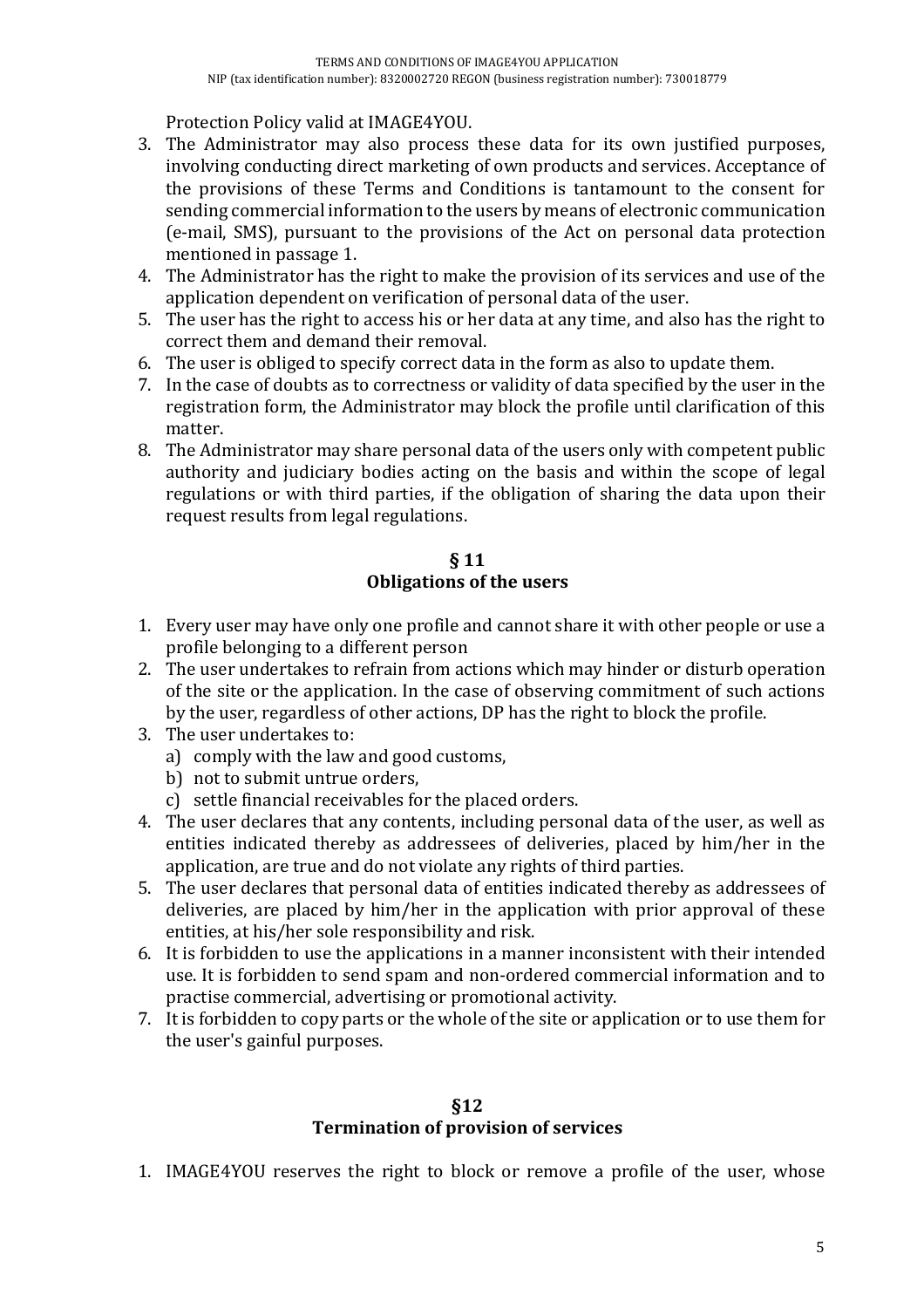actions violate the Terms and Conditions.

- 2. In the case of blocking the profile by IMAGE4YOU, creation of a new profile by the user requires prior approval of IMAGE4YOU
- 3. The user may at any time end use of the application, which requires removal of the profile and uninstallation of the application from his or her mobile device
- 4. The Administrator may demand the user to change the password.

### **§ 13 Complaints**

- 1. Complaints concerning functioning of the application may be reported by the user to IMAGE4YOU to the following address: e-mail office[at]IMAGE4YOU.eu or in writing to the address of IMAGE4YOU. A complaint should contain at least the e-mail address of the user and the exact description the actual condition.
- 2. Complaints concerning order processing may be reported by the user to IMAGE4YOU to the address designated above or in writing to IMAGE4YOU. A complaint should contain at least the e-mail address of the user and the exact description the actual condition.
- 3. Complaints will be examined immediately, however not later than within 14 days. The user will be informed about his/her complaint via e-mail or by letter depending on the form of reporting the complaint selected thereby.

## **§ 14 Change in the Terms and Conditions**

- 1. IMAGE4YOU is entitled to introduce changes in the Terms and Conditions, with effect for the future for the following valid reasons:
- a) a new functionality of the application is introduced, and cannot be used on the basis the previous T&C ,
- b) change is forced by legal regulations,
- c) the previous functionality of the application is changed, in particular in order to increase comfort or facilitate use of the application.
- 2. In the case of any changes in T&C the user has the right to resign from services with immediate effect. The resignation procedure is described above.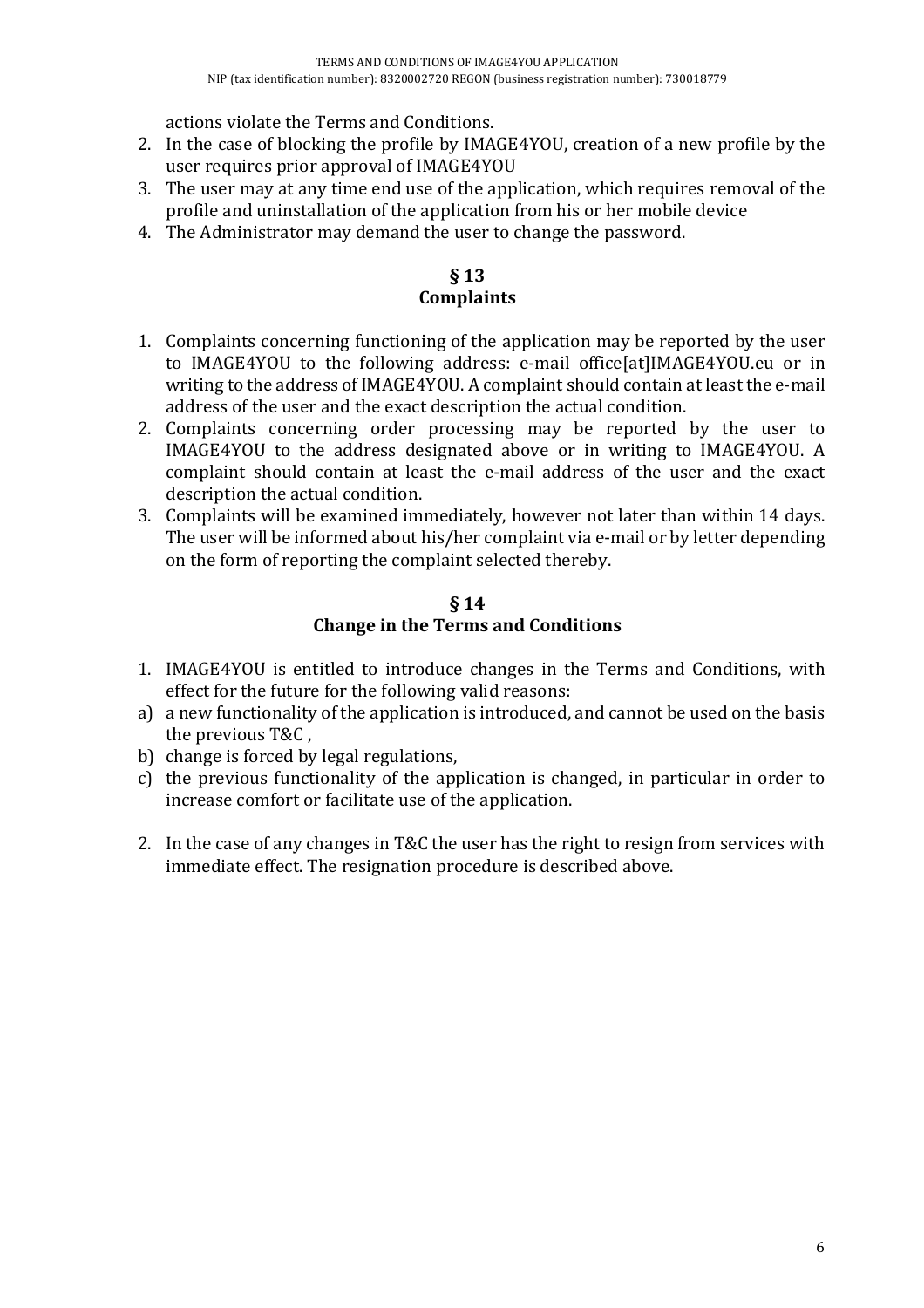#### **PRIVACY POLICY FOR IMAGE4YOU MOBILE APPLICATION**

#### **Administrator and owner of personal data:**

Przedsiębiorstwo Produkcyjno-Handlowo-Usługowe JANUSZ CIOSEK Wielka Reklama NIP (tax identification number): 8320002720 REGON (business registration number): 730018779 ADDRESS: UL. WOJSKA POLSKIEGO 45, 98-300 WIELUŃ, POLSKA EMAIL: OFFICE[at]IMAGE4YOU.EU

## **Basic information regarding personal data processing:**

Data Administrator - Przedsiębiorstwo Produkcyjno-Handlowo-Usługowe JANUSZ CIOSEK Wielka Reklama, pays special attention to protection of privacy of Users of IMAGE4YOU application. The Data Administrator, with particular diligence, selects and applies appropriate technical and organizational measures ensuring the protection of processed personal data. The Data Administrator protects data against their disclosure to unauthorized persons as well as against processing in violation of the binding legal regulations exercising constant control over the process of processing the data, and limiting access to the data to the greatest possible extent. The Users' data collection is submitted for registration to the Inspector General for Personal Data Protection and is registered in the national register of personal data collection. The Data Administrator has introduced and implements, as part of its organization, the Personal Data Protection Policy. The Data Administrator assures that its primary objective is to ensure, to the Users of the application, protection of privacy at the level at least corresponding to standards specified in binding legal regulations, in particular in the act of 18 July 2002 on electronic provision of services, hereinafter referred to as "the Act on electronic provision of services", the Act of 29 August 1997 on personal data protection, hereinafter referred to as "the Act on personal data protection" as well as the telecommunication law.

# **Collected data:**

The application collects some personal data from its users, stored for a period necessary to render the service required by the User, or for the period specified by the objectives described in this document. The user may always ask the Data Administrator to suspend or remove the data.

# **Collected data types:**

The types of personal data collected by this application, on its own or via third parties, are: E-mail, phone no., full name of the user, his/her address of residence, geographic location. Personal data may be freely delivered by the User or collected automatically when using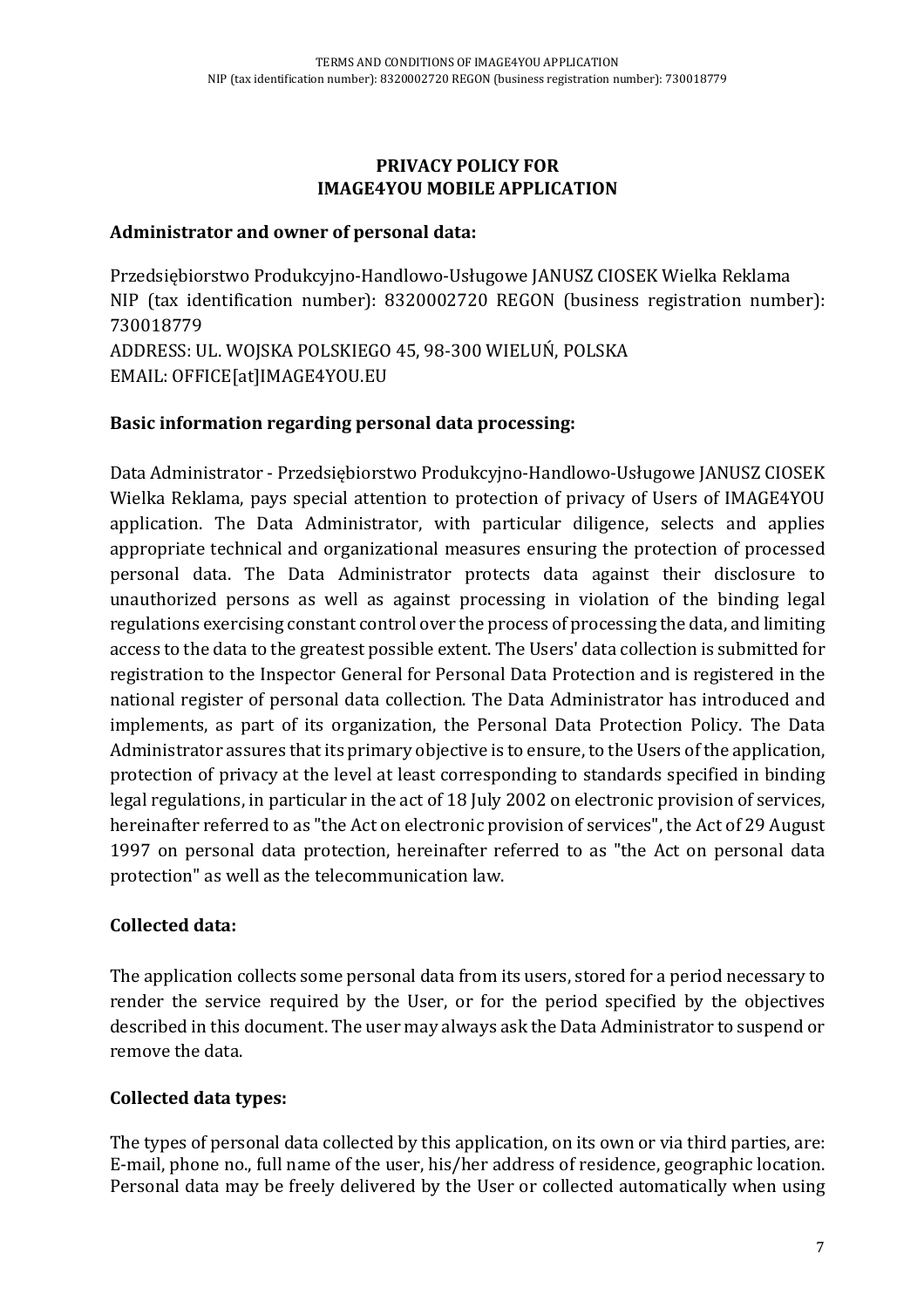the application. Any use of monitoring instruments - by this Application or by owners of third party services used by this Application, unless indicated otherwise, are used for identification of the Users and saving their preferences, only to provide services required by the System User. Not sharing some personal data may prevent the Application from provision of services. The User shall bear responsibility for Personal Data of third party services published or made available by this Application and declares the right to communication with them or to sending to them, exempting the Data Administrator from any liability in this respect.

# **Place of data processing:**

Data are processed in offices of the Data Administrator and in other places containing sites related to processing. For more information, it is necessary contact the Data Administrator.

# **Methods of processing:**

The Data Administrator processes Users' Data in an appropriate manner and undertakes appropriate safety measures to protect against unauthorised access, disclosure, modification or unauthorised destruction of data. Data are processed by means of computers and/or IT tools, in accordance with organizational procedures and ways strictly related to the specified objectives. Apart from the Data Administrator, in some cases, data may be available to specific persons responsible for operation of the site (administration, sale, marketing, legal system, system administration) or external entities (such as technical, postal, financial service providers). Information on these sites can be obtained from the Data Administrator.

# **Use of gathered data:**

Data relating to the User are collected in order to allow the Application to provide the services as well as access to accounts of third parties, and Interactions based on location. Users' Data may be made available to entities authorized for receiving them, under binding legal regulations, including to competent judiciary authorities. In the case when the Data Administrator obtains information on the User using the Application not in line with the Terms and Conditions or valid regulations, the Data Administrator may process personal data of the User in the scope necessary to determine his/her liability, provided that it saves, for evidence purposes, the fact of obtaining and the content of these messages.

# **Facebook rights required by the Application:**

This application may ask for several Facebook rights enabling performance of activities related to the user account on Facebook and search for information in it, including Personal Data. To obtain more information on the following rights, read the Facebook rights documentation and Facebook privacy policy.

#### **Google+ rights required by the Application:**

This application may ask for several Google+ rights enabling performance of activities related to the user account on Google+ rights and searching for information in it, including